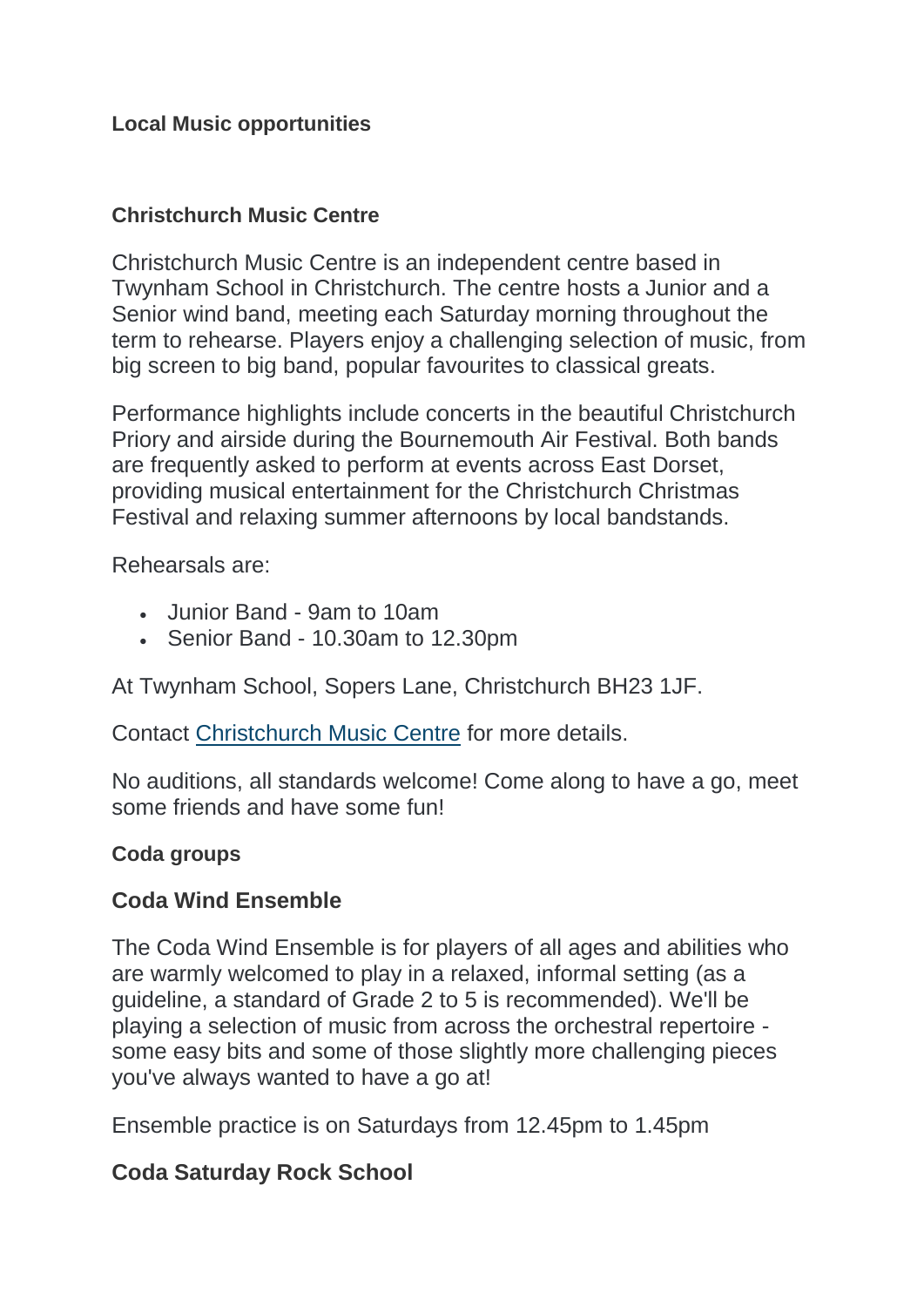Coda Saturday Rock School is designed for young musicians to work together to develop musical and performance skills.

Rock School is on Saturdays from 10.30am to 12.30pm

# **Coda Kids Ukelele Band**

Coda Kids Ukulele Band for 6 to 11 year olds. This is a perfect progression route for any student who have tried out the ukulele as part of their year 4 first access to music.

Band practice is on Fridays from 4.45pm to 5.45pm.

## **Coda Beginners Jazz Ensemble**

Coda Beginners Jazz Ensemble is mainly aimed at wind players from Grade 2 to 4 to give you the opportunity of playing together as a band. They also welcome rhythm players, such as drums and guitar.

Practice is on Tuesdays from 7.30pm to 9.30pm.

All Coda groups practise at:

Acoustic Room at Coda Music Centre Chewton Farm Road **Walkford Christchurch** BH23 5QL

Phone: 01425 276161

Email: [contact@coda.org.uk](mailto:contact@coda.org.uk)

### **Funky Little Choir**

Funky Little Choir are based in Christchurch and run choirs for all ages from 8 plus. They are an amateur choir with a professional image and sound, who love to sing and feel their choir is very much part of the community.

Rehearse on a Monday:

 $\bullet$